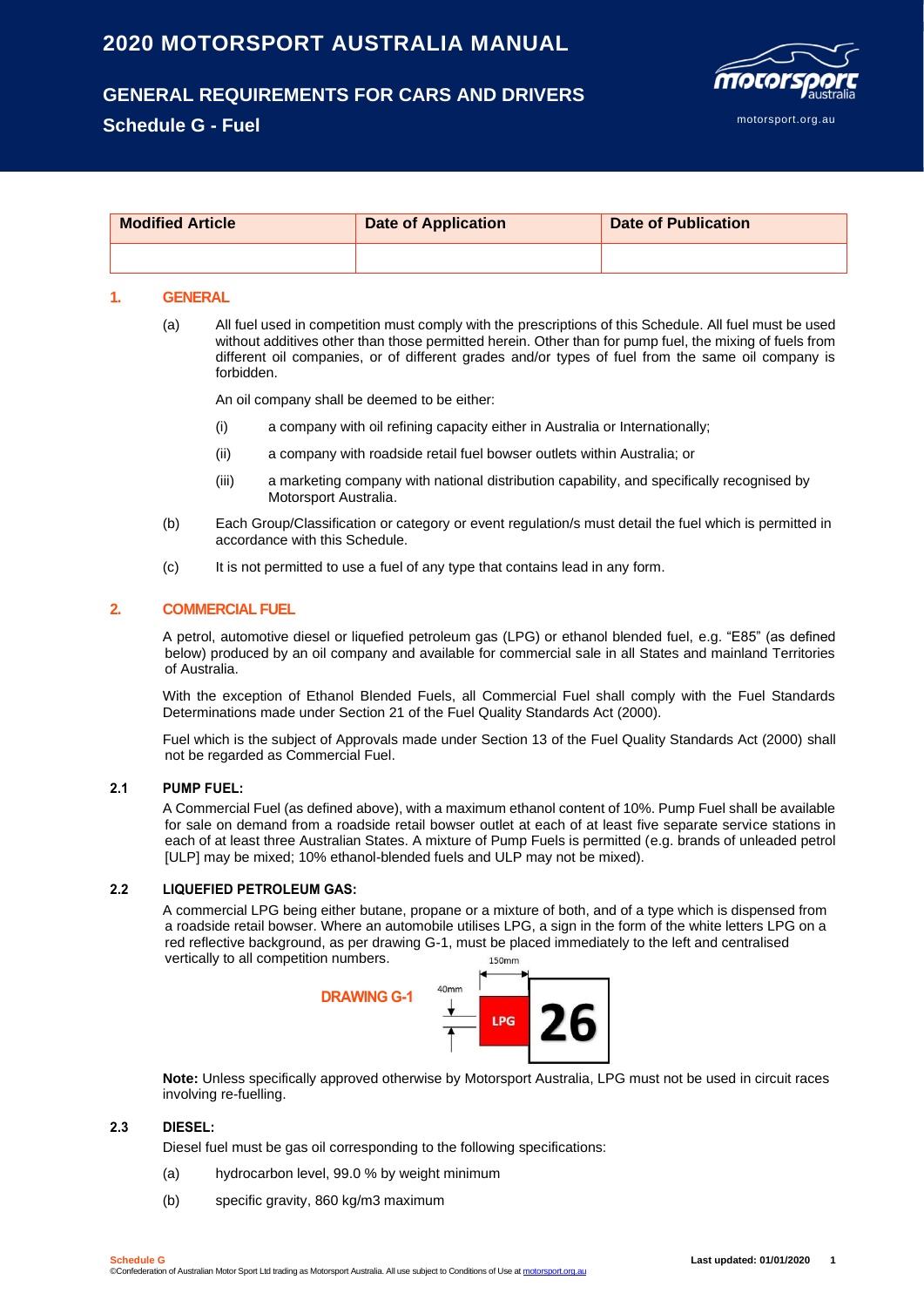- (c) cetane number 55 maximum (ASTM D 613)
- (d) calculated cetane number 55 maximum (ASTM D 976-80).

## **2.4 ETHANOL BLENDED FUEL:**

Ethanol Blended Fuel is defined as only containing the following constituents:

- (a) Anhydrous fuel grade ethanol (between 70% and  $85\% \pm 5\%$  v/v)
- (b) Unleaded petrol (15% and  $30\% \pm 5\%$  v/v)
- (c) Corrosion inhibitor (optional)
- (d) Colouring dye (optional)
- (e) Other constituents (0.2% max v/v)

## **3. RACING FUEL**

### **3.1 UNLEADED RACING FUEL:**

Unleaded racing fuel is defined as an unleaded petrol produced by an oil company in compliance with the specifications detailed in FIA Article 252 of Appendix J to the current FIA Year Book. Such Unleaded Racing Fuel supplied from a drum is permissible.

Specific Group regulations (i.e. 5<sup>th</sup> Category Historic) may permit the use of an alternate Unleaded Racing Fuel.

## **4. ALCOHOL**

Alcohol fuels may only be used where specified for 5th Category automobiles or where a specific Group regulation permits its use.

- **4.1** For other than 5th Category automobiles, such fuels must contain a minimum 95% V/V of methanol and/or ethanol and a maximum 5% ketone content. Nitromethane is expressly prohibited.
- **4.2** For individual automobiles of the 5th Category, specific alcohol based fuels with a constitution other than as described in 4.1 above may be approved; the constitution of such fuels shall be listed on the Certificate of Description of the particular automobile in question and must be used unadulterated in that automobile.
- **4.3** In each such case, it is mandatory that an automobile using alcohol fuel shall carry a symbol in the form of the letter "A" in white on a red circle of approximately 115mm diameter as shown in drawing G-2 below. This symbol must be placed adjacent to the competition number on each side of the automobile, and the filling cap of the fuel tank.



### **5. BIO FUELS**

**DRAWING G-2**

A petrol, diesel or alcohol fuel produced exclusively from sustainable resources. Where such a fuel does not meet the requirements of Articles 2, 3 or 4 above, its use must be specifically authorised by the Fuels Regulation Committee.

## **6. OXIDANTS**

Only air may be mixed with the fuel as an oxidant. The use of Nitrous Oxide must be approved by Motorsport Australia and included in event specific regulations.

## **7. ADDITIVES**

Any substance, other than air, incorporated into the fuel subsequent to its final blending by the producing oil company is deemed to be an additive. Nothing in the foregoing shall be deemed to prohibit the addition of water, an approved lead replacement additive or a lubricant provided that such additive does not increase the octane or cetane rating, oxygen content or specific heat content of the fuel.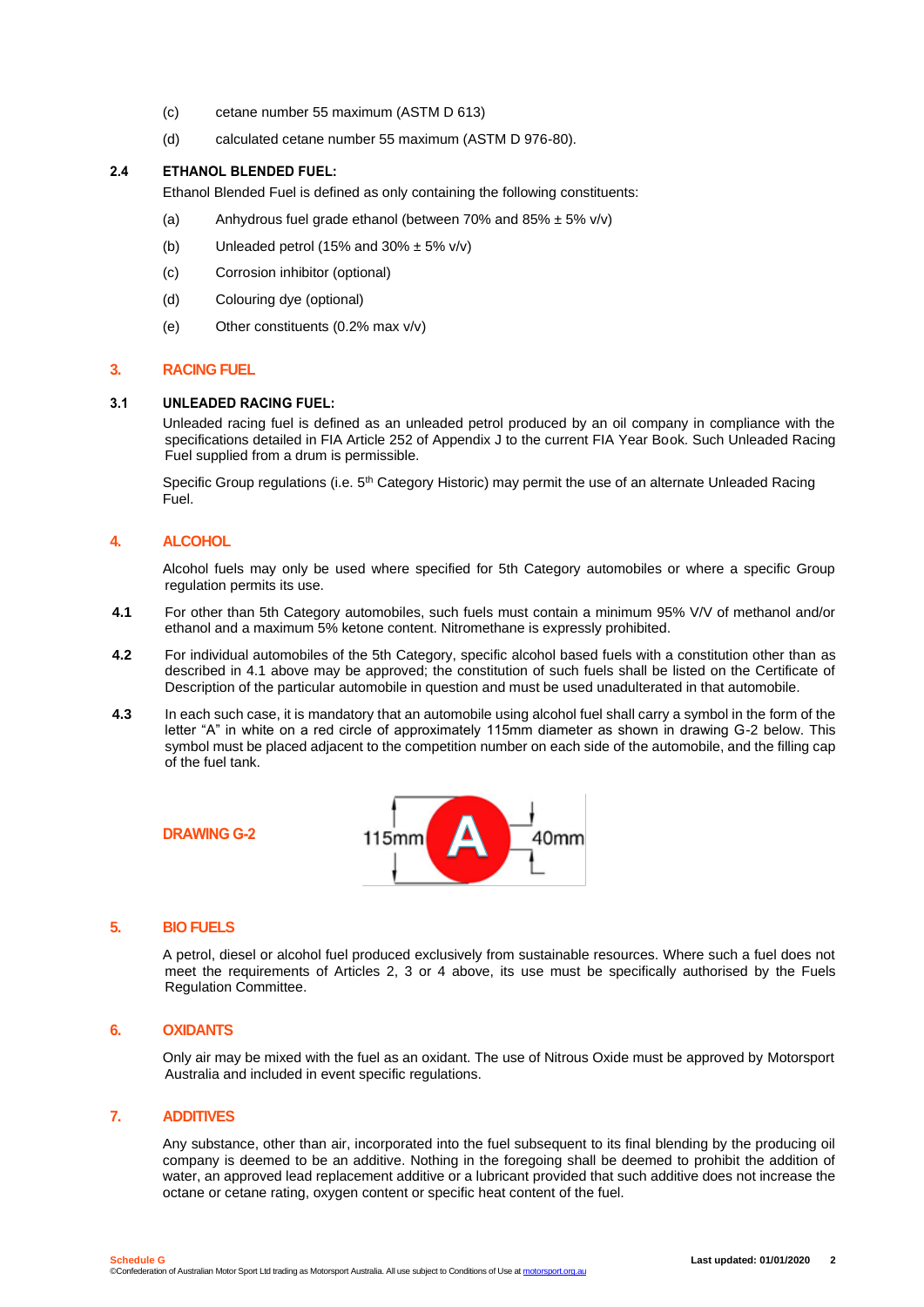Specific Group regulations (i.e.  $5<sup>th</sup>$  Category Historic) may permit the use of alternate additives.

List of Approved Lead Replacement Additives:

- (i) Valvemaster®,
- (ii) Redline Lead Substitute®,
- (iii) Penrite Valve Shield®,
- (iv) PM 800 Fuel System Conditioner®,
- (v) Elf Millesim®.
- **7.2** Ethanol-blended fuel may utilise a fuel stabiliser and corrosion inhibitor provided the same conditions apply as Article 7.1.

## **8. FUELS REGULATION COMMITTEE**

## **8.1 APPOINTMENT:**

The Fuels Regulation Committee has been established by the Board of Motorsport Australia for the purpose of considering the application of restrictions to fuel usage. The Chairman and Committee members shall be appointed annually by the CEO.

## **8.2 APPLICATION FOR RESTRICTIONS:**

Requests for restrictions to fuel usage may only be addressed to the Committee by:

- (a) Sporting Commissions of Motorsport Australia;
- (b) The holders of valid Activity, Series or Championship Management contracts;
- (c) Persons or organisations recognised by Motorsport Australia as representing particular Groups of automobiles;
- (d) Event organisers.

## **8.3 CRITERIA FOR CONSIDERATION OF RESTRICTIONS TO FUEL:**

The Committee will consider the following criteria in making their recommendation:

- (a) The nature and level of the competition: Is the competition at amateur or professional level, and will the type of fuel play a major role in the outcome of the competition?
- (b) Applicability of Government regulations: Are there statutory restrictions that would affect the fuel used in competition?
- (c) Availability of fuel: Is there a particular supply issue affecting the competition?
- (d) Technical appropriateness of fuel: Does the nature of the fuel restriction sought match the technical specifications of the automobiles?
- (e) Cost containment: Is the request for a restriction for fuel, based on cost containment, consistent with other cost containment philosophies of the competition?
- (f) Health and safety: What effect will any restriction have on OH&S issues?
- (g) Performance criteria: What effect will a restriction have on performance relativities within the competition?
- (h) Commercial considerations: What commercial arrangements may form part of any restriction to fuel (e.g., sponsorship, rebates, promotion etc.)?

Further information on these criteria is available from the Executive Officer, Fuels Regulation Committee, at the Motorsport Australia National Office.

### **8.4 RESTRICTIONS:**

The Committee will consider requests for restrictions to:

(a) Nominated Suppliers: In general, a "Control Fuel", being a restriction to a particular brand and/or type of fuel, will not be authorised. Notwithstanding the above, a contract between the competition organisers and a particular fuel supplier may be recognised provided that such a contract is the outcome of an open tender process. Where such a fuel is supplied to the competitors it is prohibited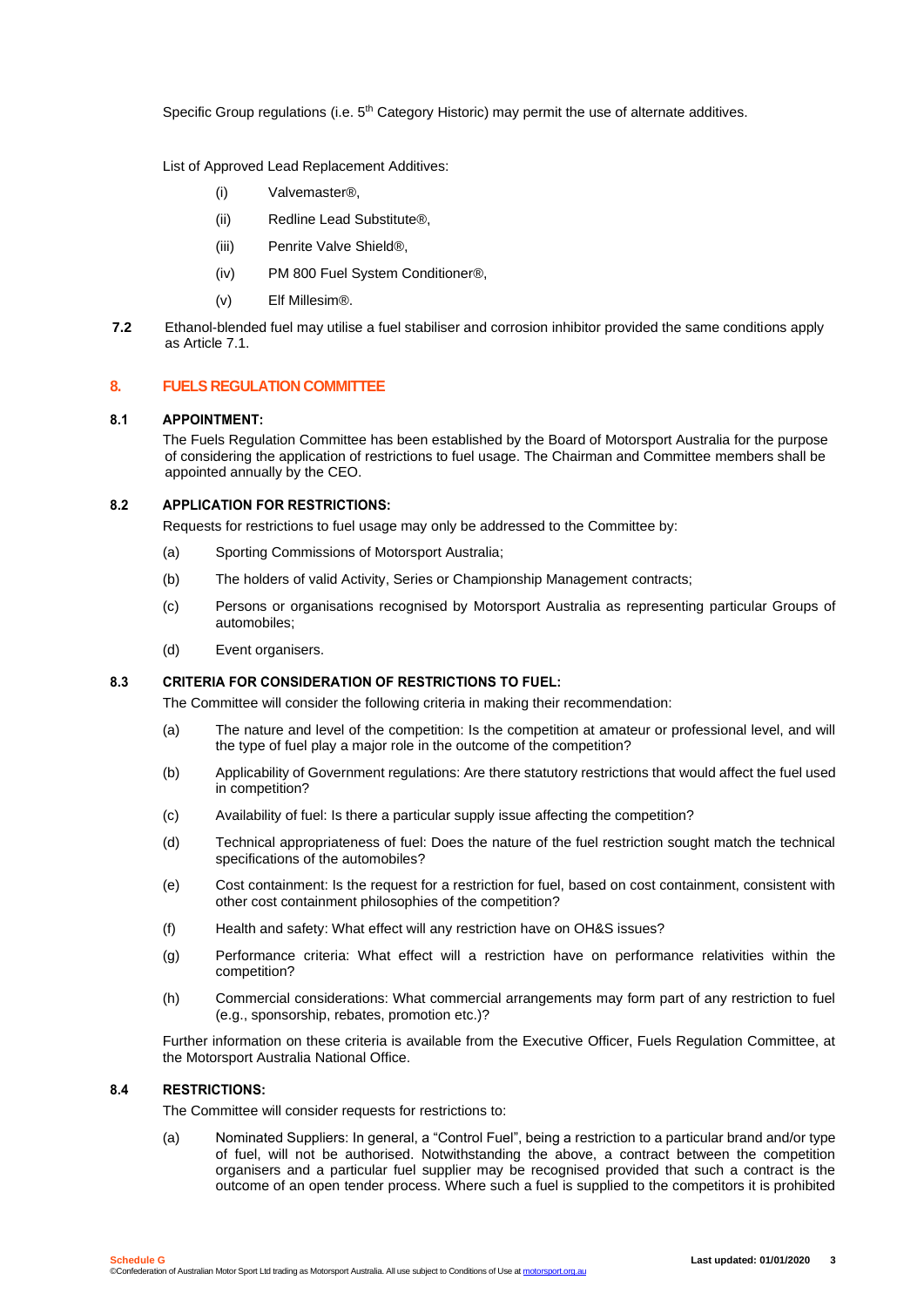to alter the composition of the fuel in any manner, including by the use of additives otherwise permitted under article 7.

- (b) Fuel supplied by the Organisers: A restriction may be sought to limit fuel used by each competing vehicle at an event to "Fuel supplied by the Event Organisers". Such a restriction will not be granted unless the organisers can demonstrate that they have taken reasonable steps to ensure that appropriate grades of fuel are available to suit all competing groups of automobiles.
- (c) Commercial Fuel: as defined above.
- (d) Pump Fuel: Restrictions to pump fuel will be obtainable to a limited number of competitions that can strictly satisfy all the criteria of article 8.3 above. A restriction to pump fuel will not be authorised in conjunction with any other type of fuel.
- (e) Ethanol Blended Fuel: as defined above.
- (f) Unleaded Racing Fuel: as defined above.

## **9. FUEL TESTING**

Fuel samples may be drawn for testing from a competing automobile at any time during the period of time from the commencement of the Event until the vehicle is released from Parc Fermé at the conclusion of the event, should one be organised.

It is the competitor's responsibility to provide the means by which fuel samples may be taken from the automobile; the method being subject to the approval of the Chief Scrutineer. Sampling requiring the disconnection of hoses containing fuel under pressure is not acceptable.

Whilst the fuel samples for testing are being taken, the Competitor, or his nominated representative must be in immediate attendance to observe the process. Where the Competitor or his nominated representative cannot be present within a reasonable time, the Chief Scrutineer must notify the Stewards, who shall appoint a proxy observer, being an Official of the meeting, who shall act as the nominated representative of the Competitor.

For all National Championships and Series, and other events as specified in event regulations, the Competitor must declare to the Scrutineers, at the time of sampling, the brand and type of fuel that is in the automobile's fuel tank. Any additive, including lubricants, must also be disclosed to the scrutineers. Where a permitted mixture of fuels is present, all component fuels must be declared.

Samples shall be tested according to procedures A or B below.

### **Test Procedure A: Testing at the Event**

The Chief Scrutineer may choose to test fuel samples at the event. To this effect, one sample of fuel may be taken for testing under the conditions outlined above from each or any competing automobile. The Competitor may, at their discretion, request a second sample be drawn at the same time. After being duly identified and sealed, this second sample may be retained by the Competitor\*\*.

Testing at the event shall be limited to:

- (a) physical observation of the sample (colour, opacity)
- (b) testing using whatever specialist equipment is available at the event (e.g. electrical conductivity, density, gas chromatography etc.)

Where a charge is raised as a result of such testing, the Chief Scrutineer or his representative shall give evidence at the subsequent Stewards Hearing or Inquiry, although they shall not be accorded the status of "Judge of Fact". Notwithstanding this, the Stewards shall be obliged to take into consideration any evidence thus presented.

\*\*The Competitor may use the retained sample in their defence provided that the seal of the sample retained by the competitor is broken in the presence of the Stewards. Where the Scrutineer deems that no action is necessary, the container holding the Competitor's sample shall be returned by the Competitor to the Scrutineers upon request.

### **Test Procedure B: Testing by a Motorsport Australia approved Laboratory**

Motorsport Australia shall maintain a list of approved laboratories for the testing of fuel.

For tests by an approved laboratory, two fuel samples shall be drawn and sealed into identified containers. The seal on each container shall be affixed in such a way as to ensure the rupture of the seal upon the opening of the container. Each seal shall bear identification of the event, the name and signature of the Scrutineer taking the sample and the name and signature of the Competitor. The samples (Samples A and B) shall then be sent to Motorsport Australia, which shall send Sample A to a Motorsport Australia approved laboratory. The